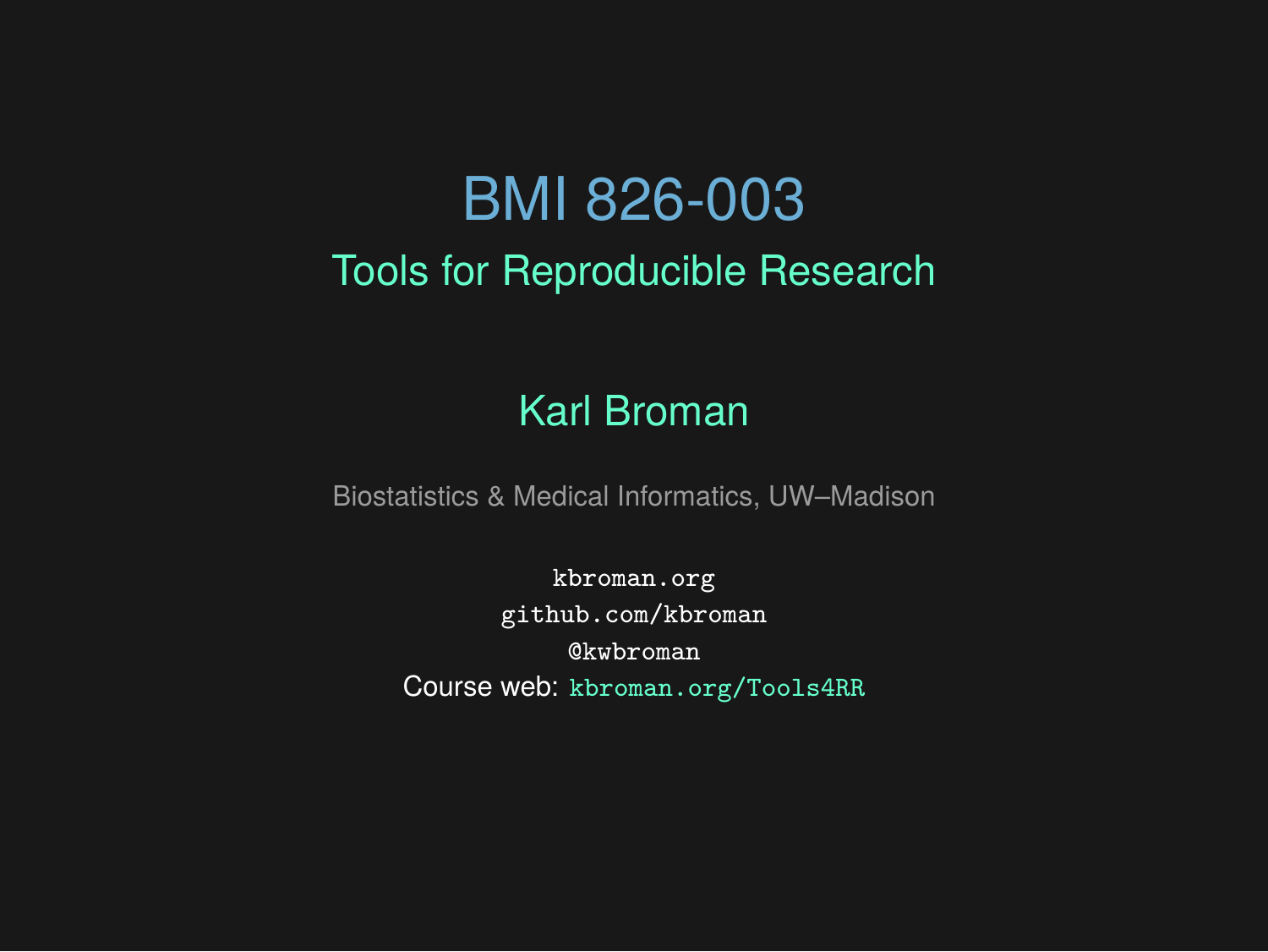Karl -- this is very interesting , however you used an old version of the data (n=143 rather than n=226).

I'm really sorry you did all that work on the incomplete dataset.

Bruce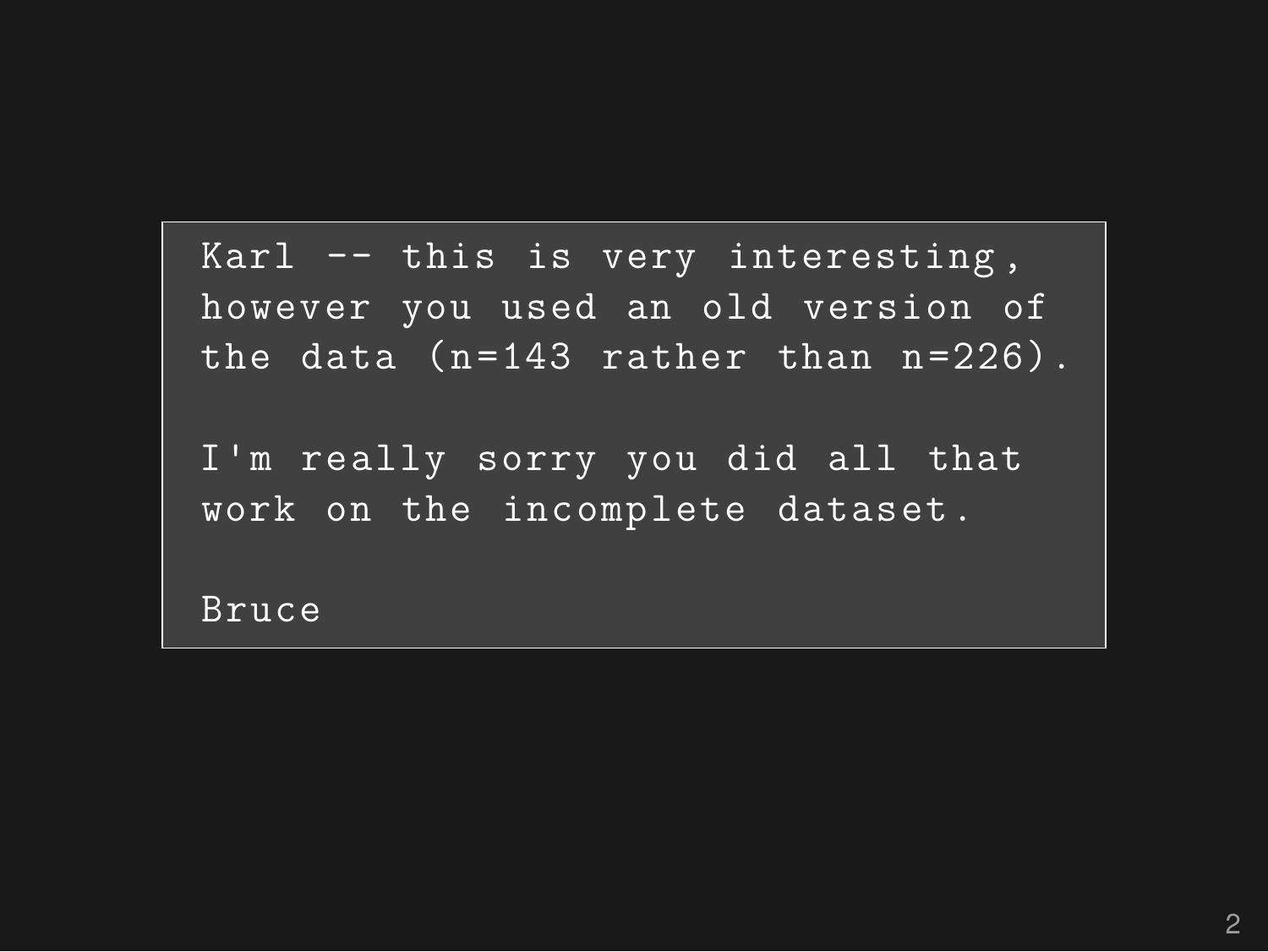# Reproducible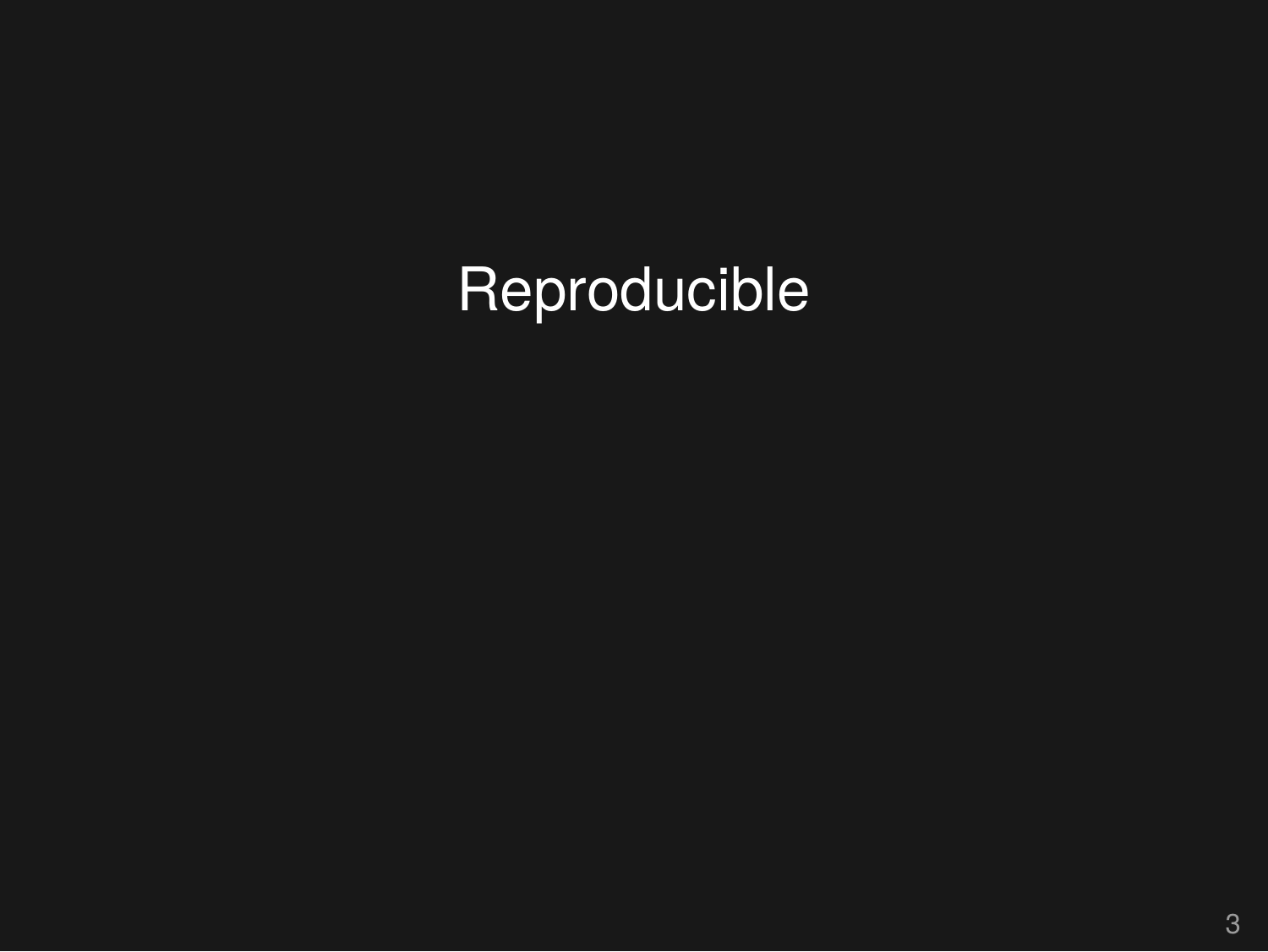# **Reproducible**

vs.

# Replicable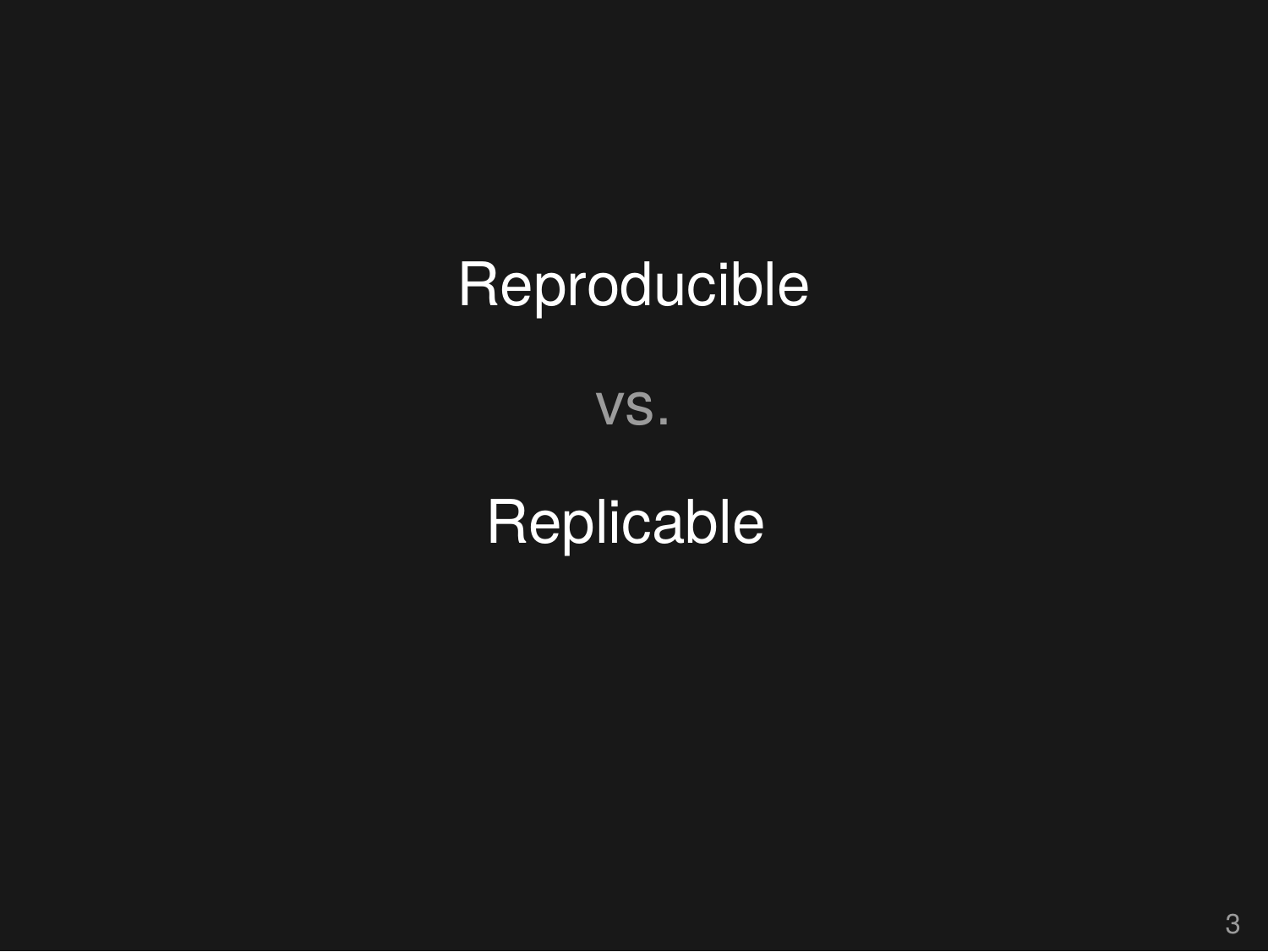# Reproducible

vs.

**Correct**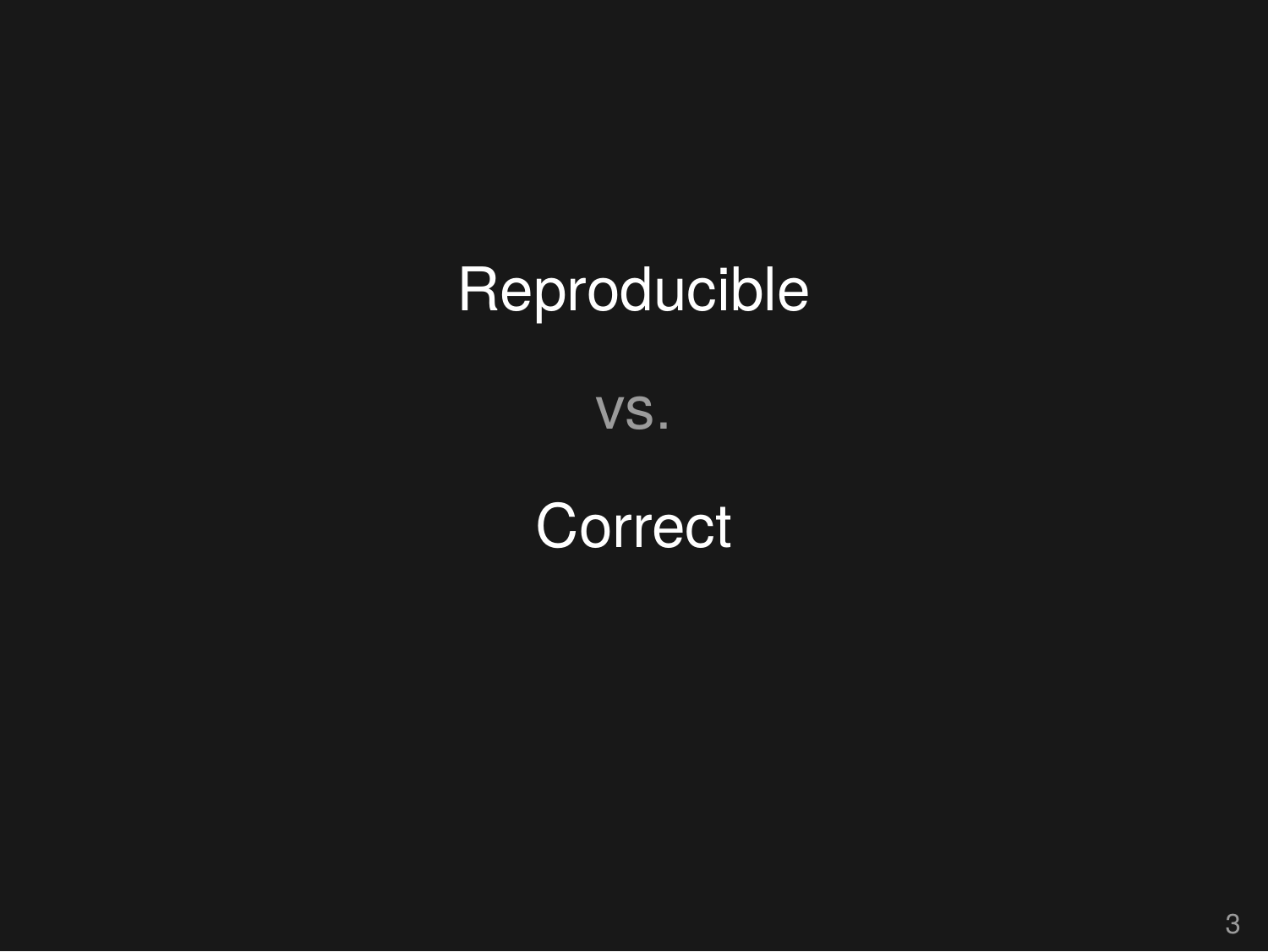# Levels of quality

- $\triangleright$  Are the tables and figures reproducible from the code and data?
- $\triangleright$  Does the code actually do what you think it does?
- $\triangleright$  In addition to what was done, is it clear why it was done?

(e.g., how were parameter settings chosen?)

- $\triangleright$  Can the code be used for other data?
- ▶ Can you extend the code to do other things?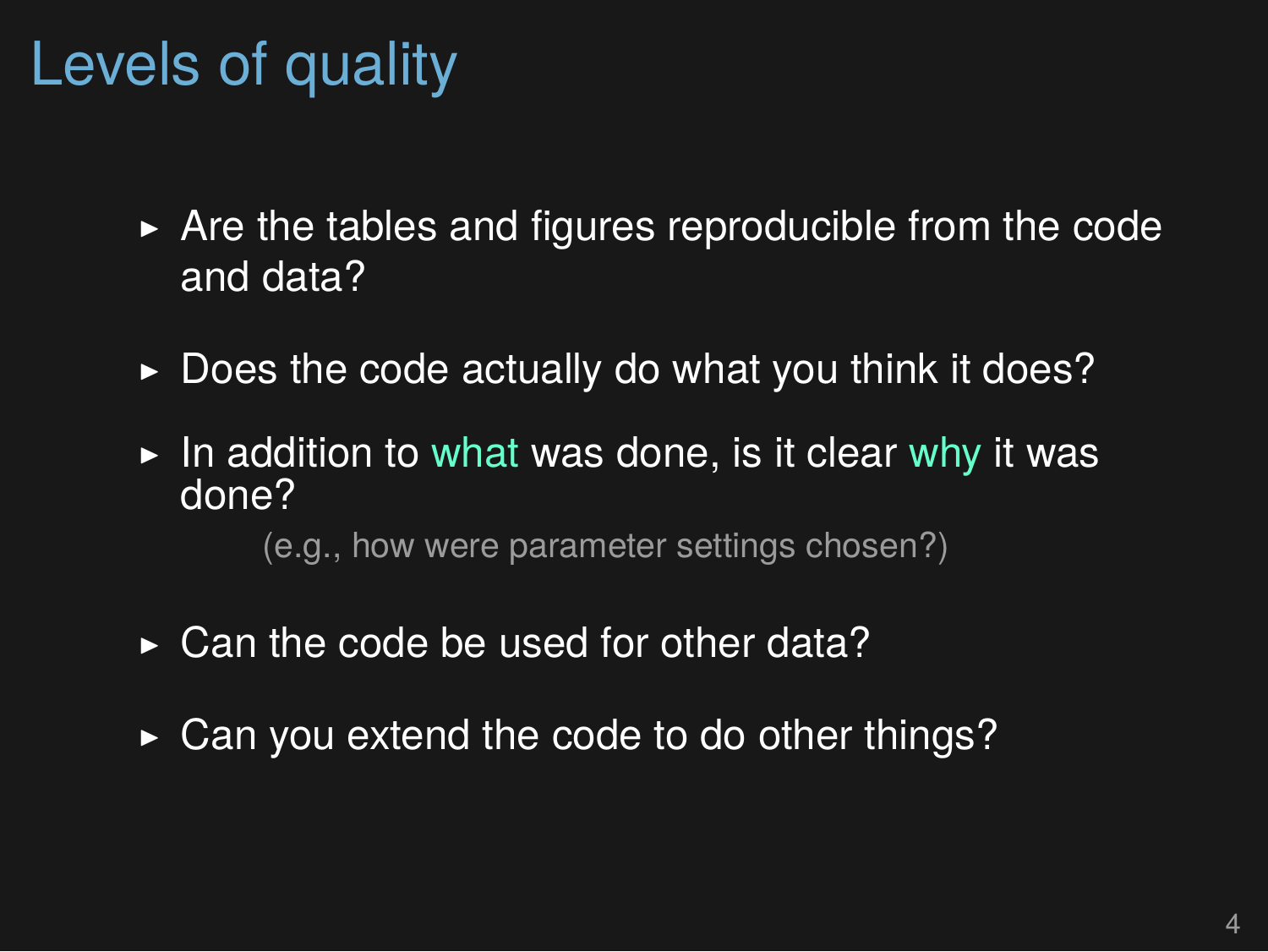# Basic principles

- ▶ Everything via code
- $\blacktriangleright$  Everything automated Workflow and dependencies clearly documented
- $\triangleright$  Get the data in the most-raw form possible
- $\triangleright$  Get any/all data and meta-data possible
- $\triangleright$  Keep track of the provenance of all data files
- $\triangleright$  Be self-sufficient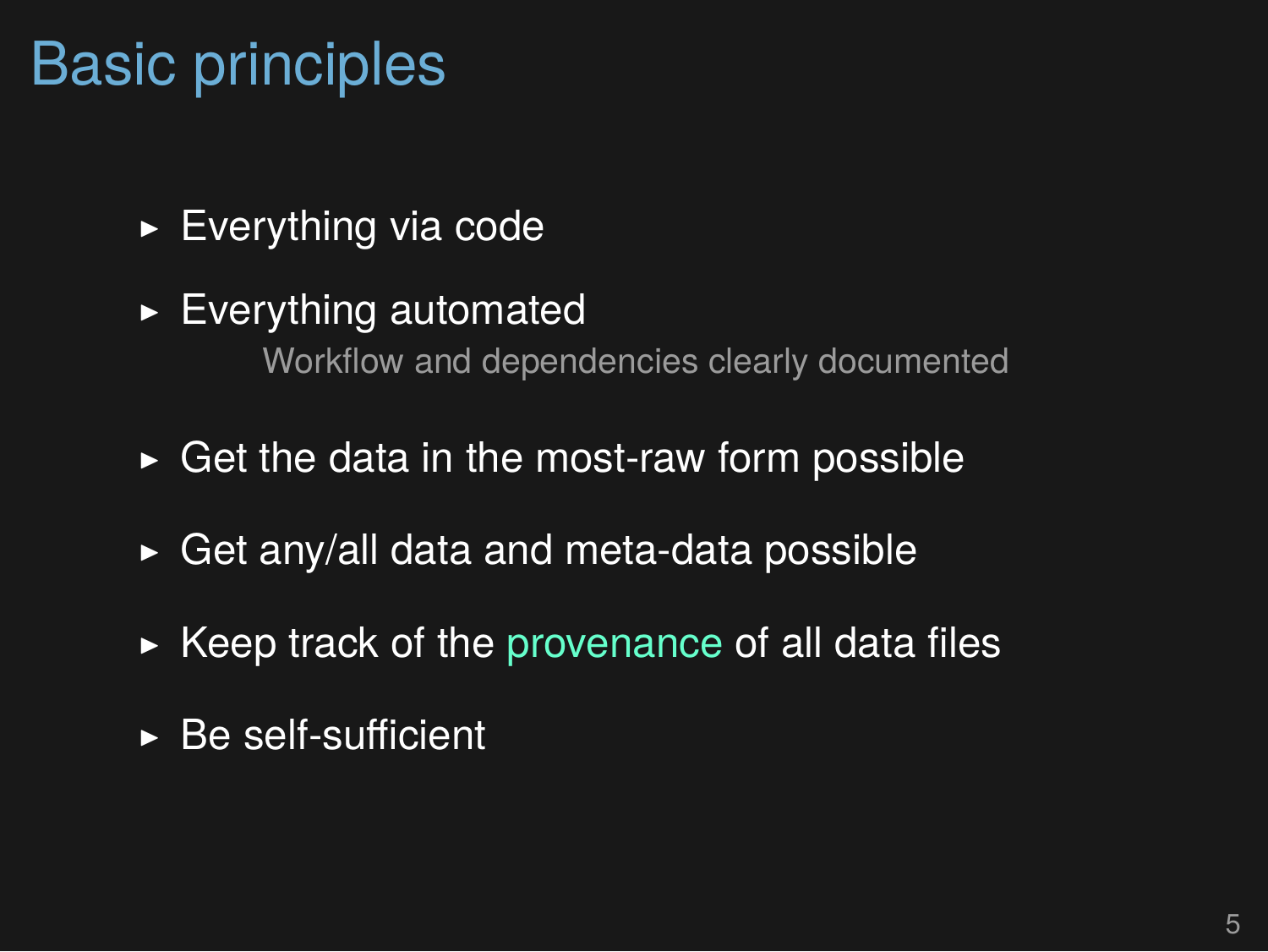# Why do we care?

- ▶ Avoid embarrassment
- ▶ More likely correct
- $\triangleright$  Save time, in the long run
- $\triangleright$  Greater potential for extensions; higher impact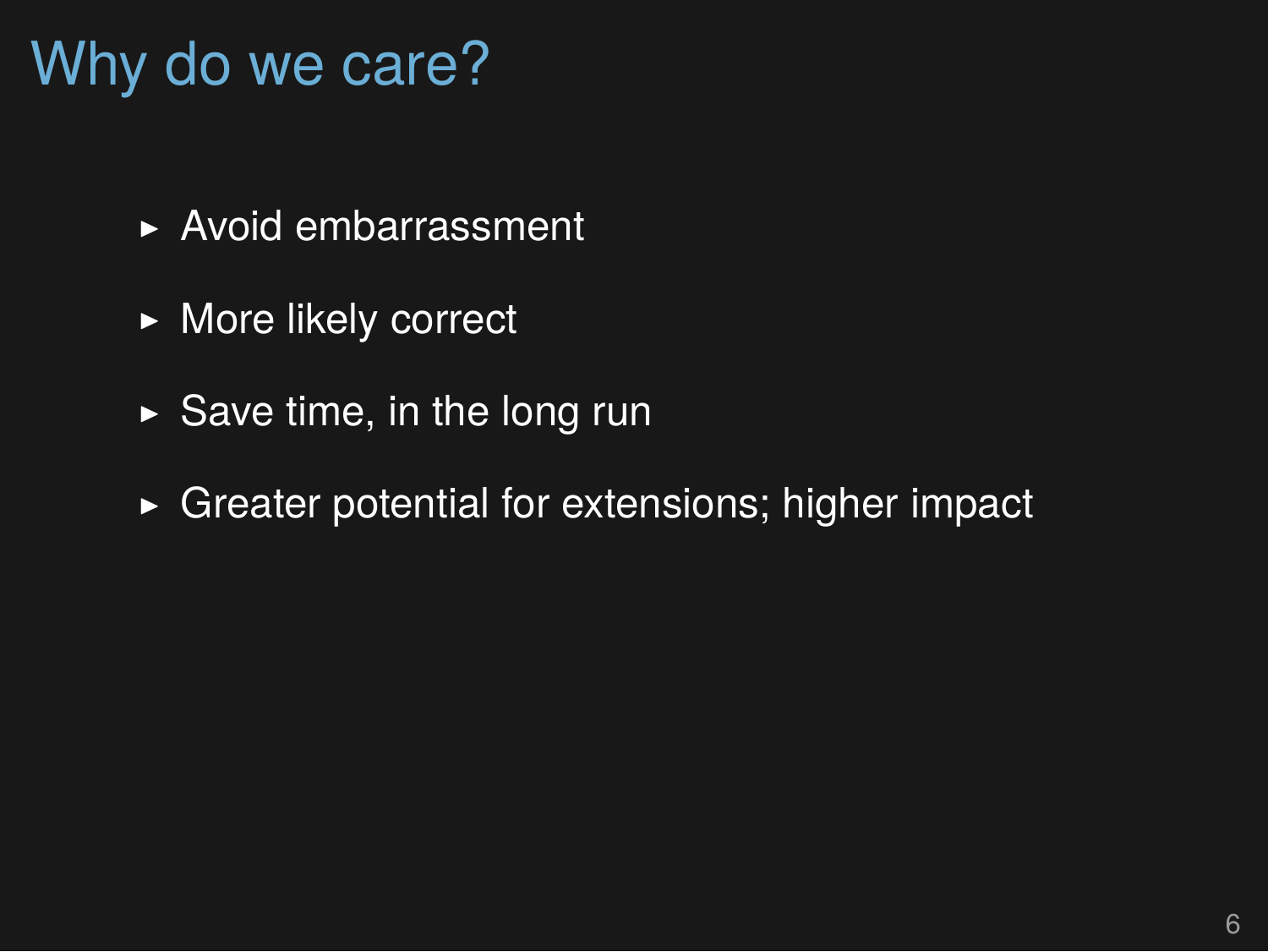Your closest collaborator is you six months ago, but you don't reply to emails.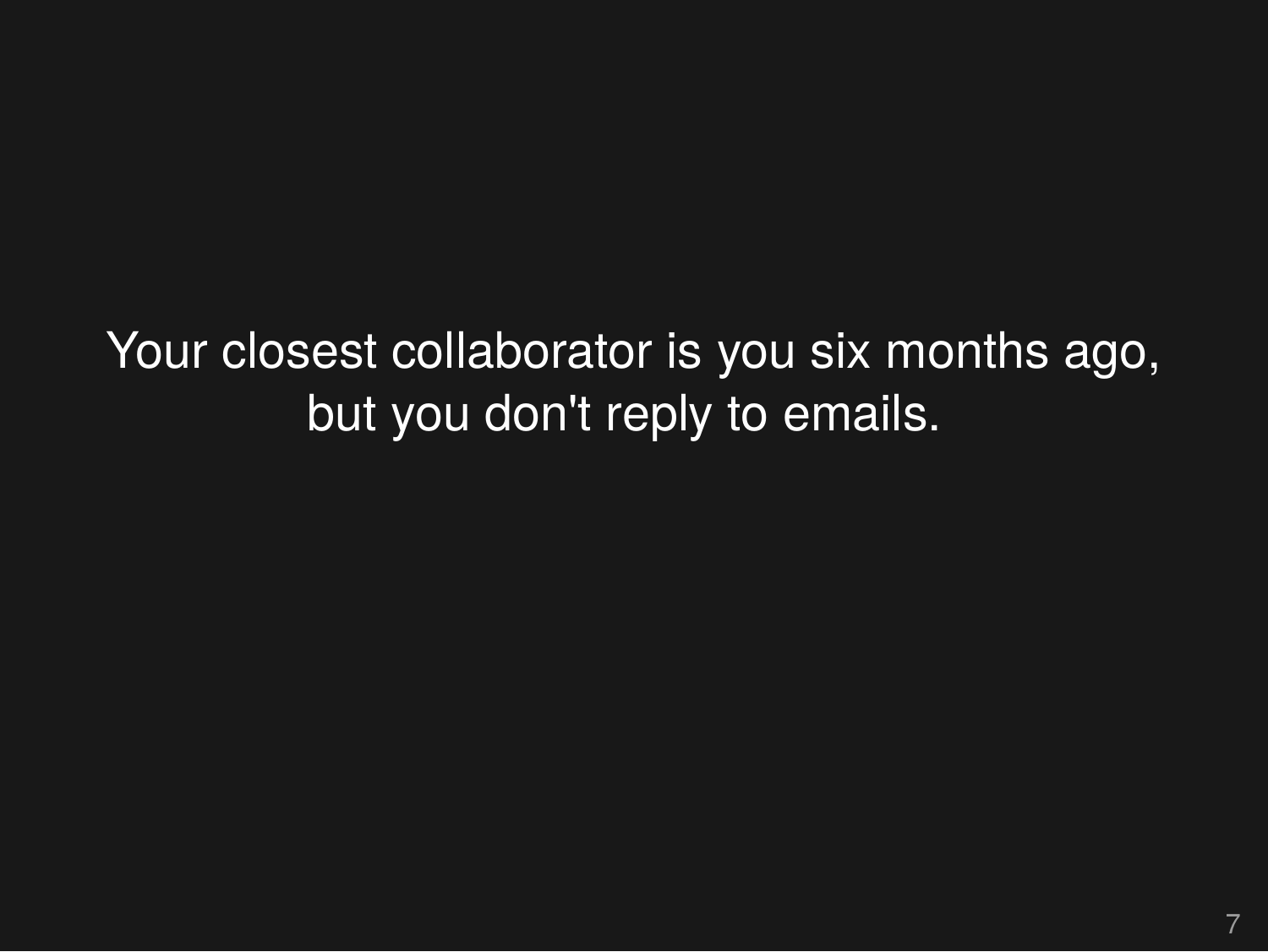# What could go wrong?

- $\triangleright$  "The attached is similar to the code we used."
- ▶ "Where did this data file come from?!"
- $\triangleright$  "Can you repeat the analysis, omitting subject X?"
- ▶ "This part of your script is now giving an error."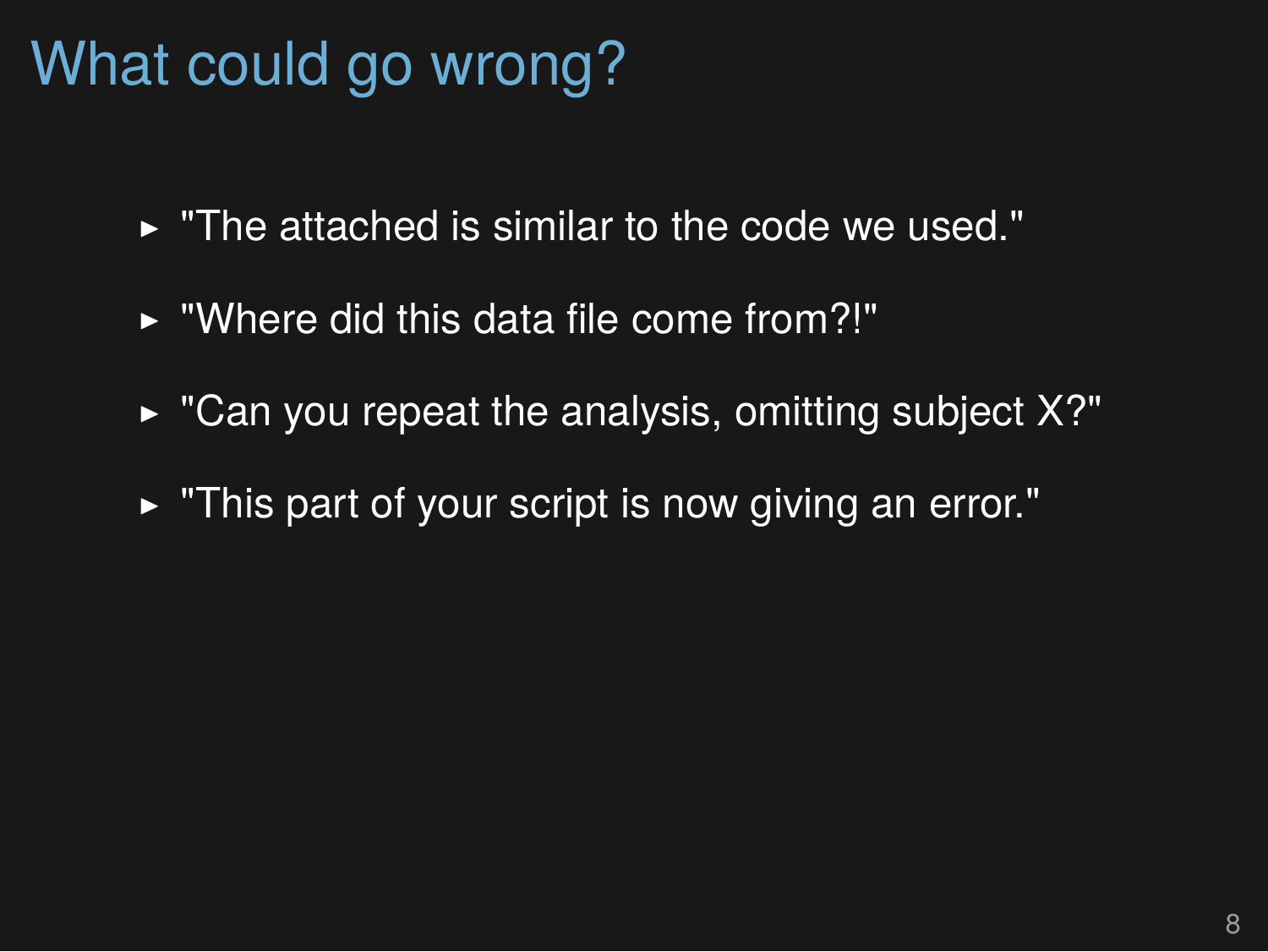## Need to avoid

- ▶ Open a file to extract as CSV
- $\triangleright$  Open a data file to do even a slight edit
- $\triangleright$  Paste results into the text of a manuscript
- $\rightarrow$  Copy-paste-edit tables
- ▶ Copy-paste-adjust figures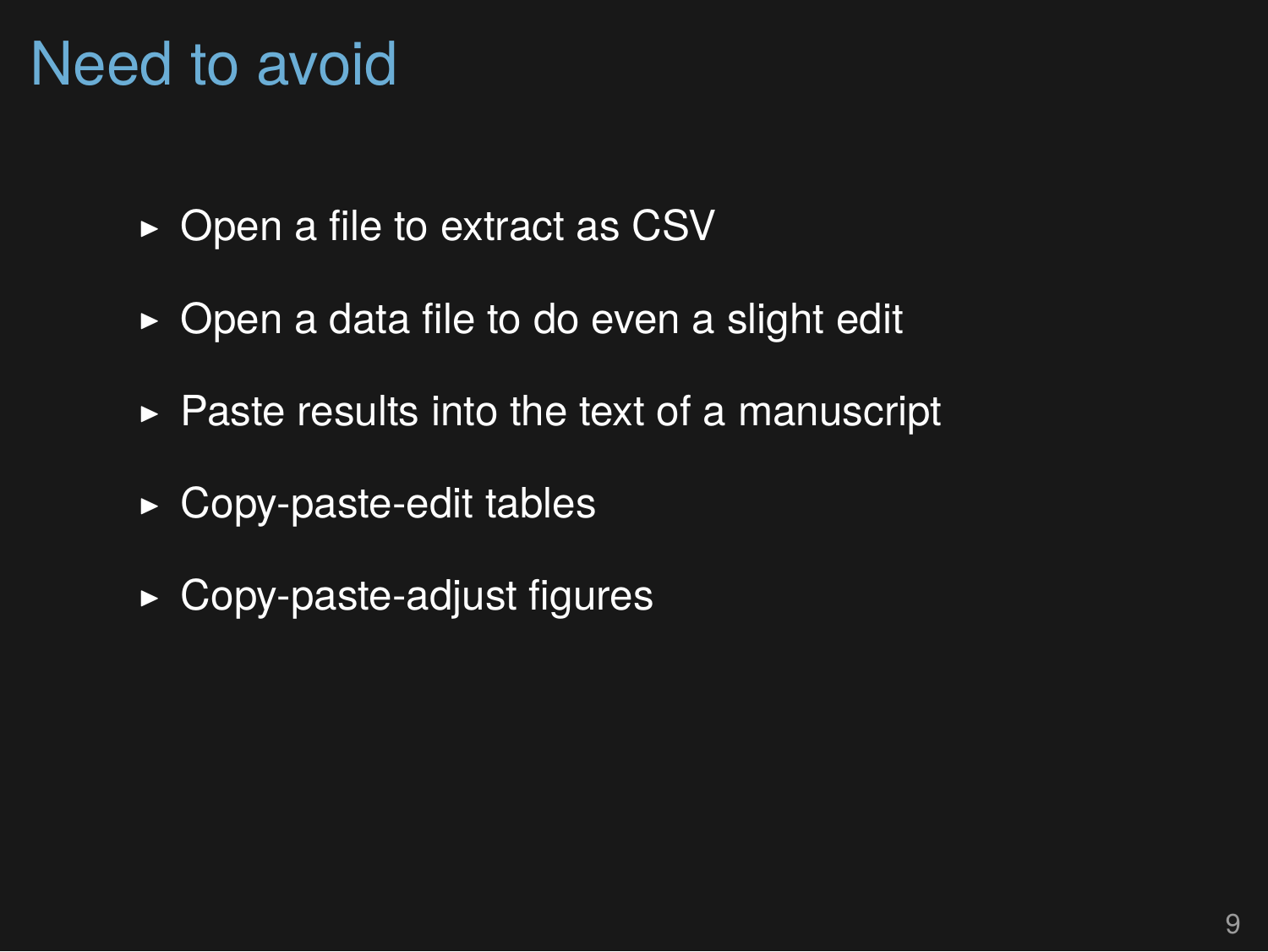#### Basic tools

- $\blacktriangleright$  Automation with Make
- ▶ Unix command line
- ▶ Latex and Markdown
- $\triangleright$  Knitr
- ▶ Version control with git
- ▶ R packages
- ▶ Python (or Ruby or Perl)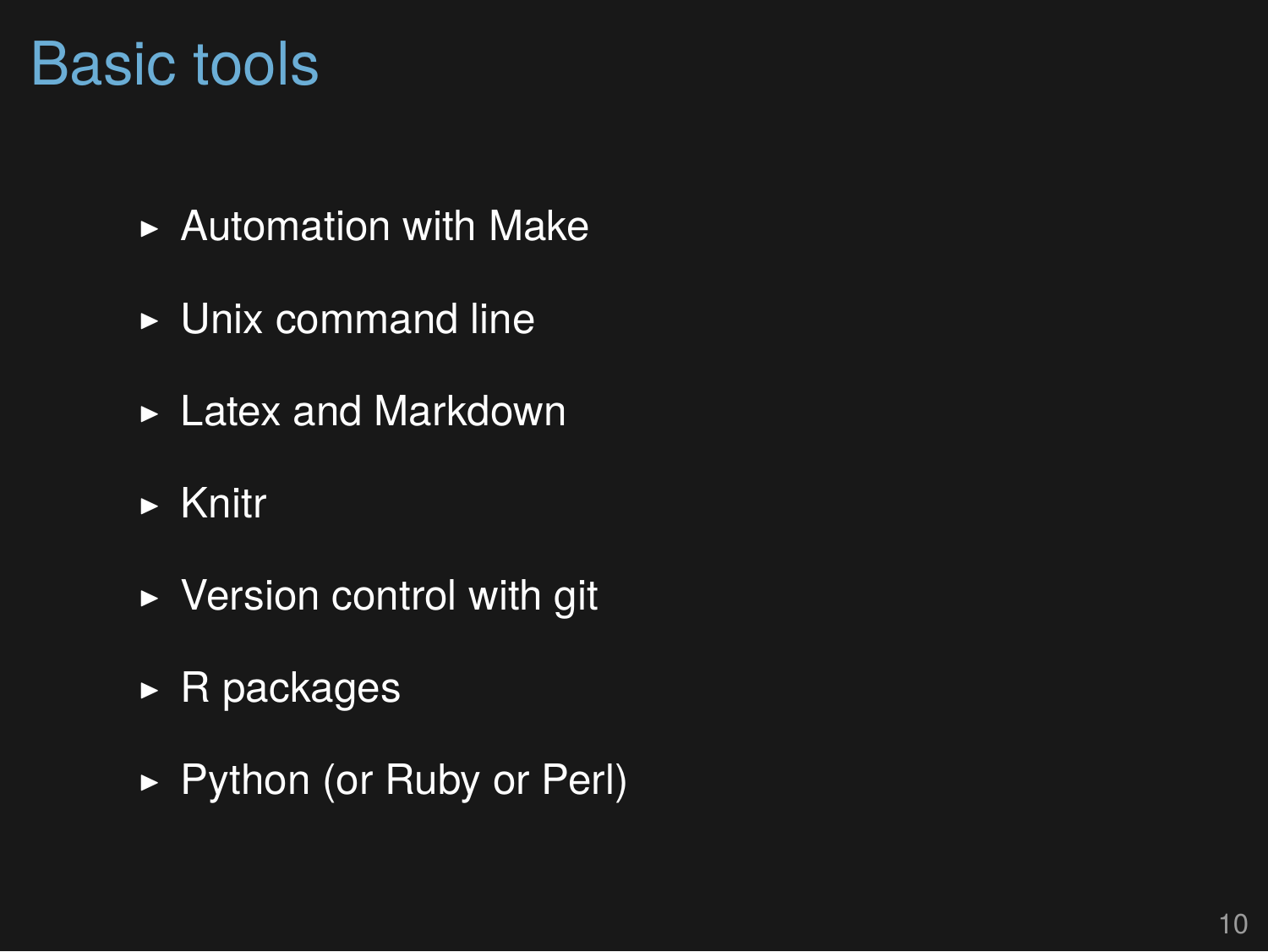## Other topics

- ▶ Organizing projects
- ▶ Writing clear code
- ▶ Don't Repeat Yourself (DRY)
- $\blacktriangleright$  Testing and debugging
- $\blacktriangleright$  Handling big jobs
- ▶ Licenses; human subjects data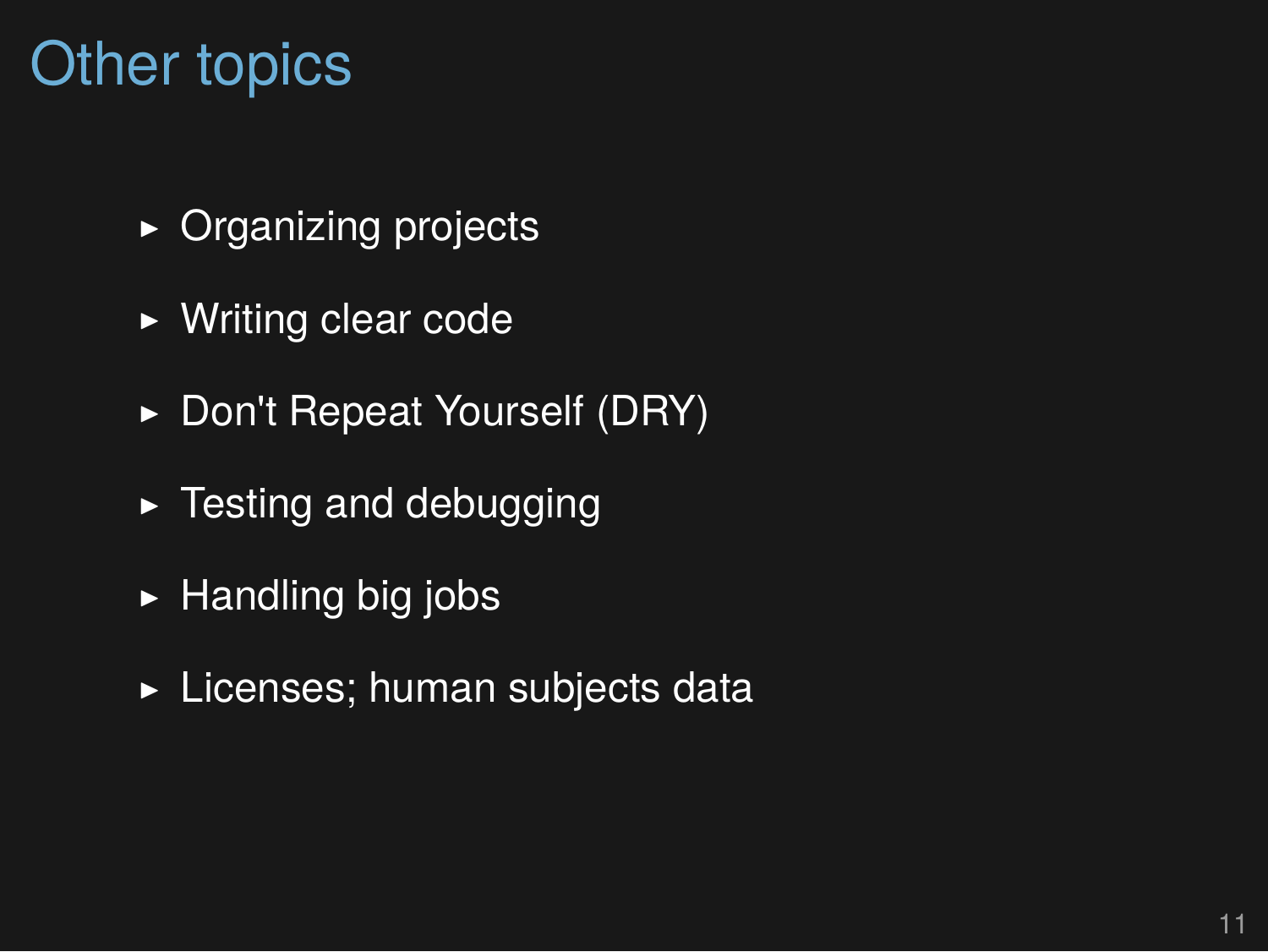### Don't Repeat Yourself

- $\blacktriangleright$  In code, in documentation, etc.
- $\triangleright$  Repeated bits of code are harder to maintain Write a function
- ▶ Use documentation systems like Roxygen2 Documentation in just one place
- ▶ Make use of others' code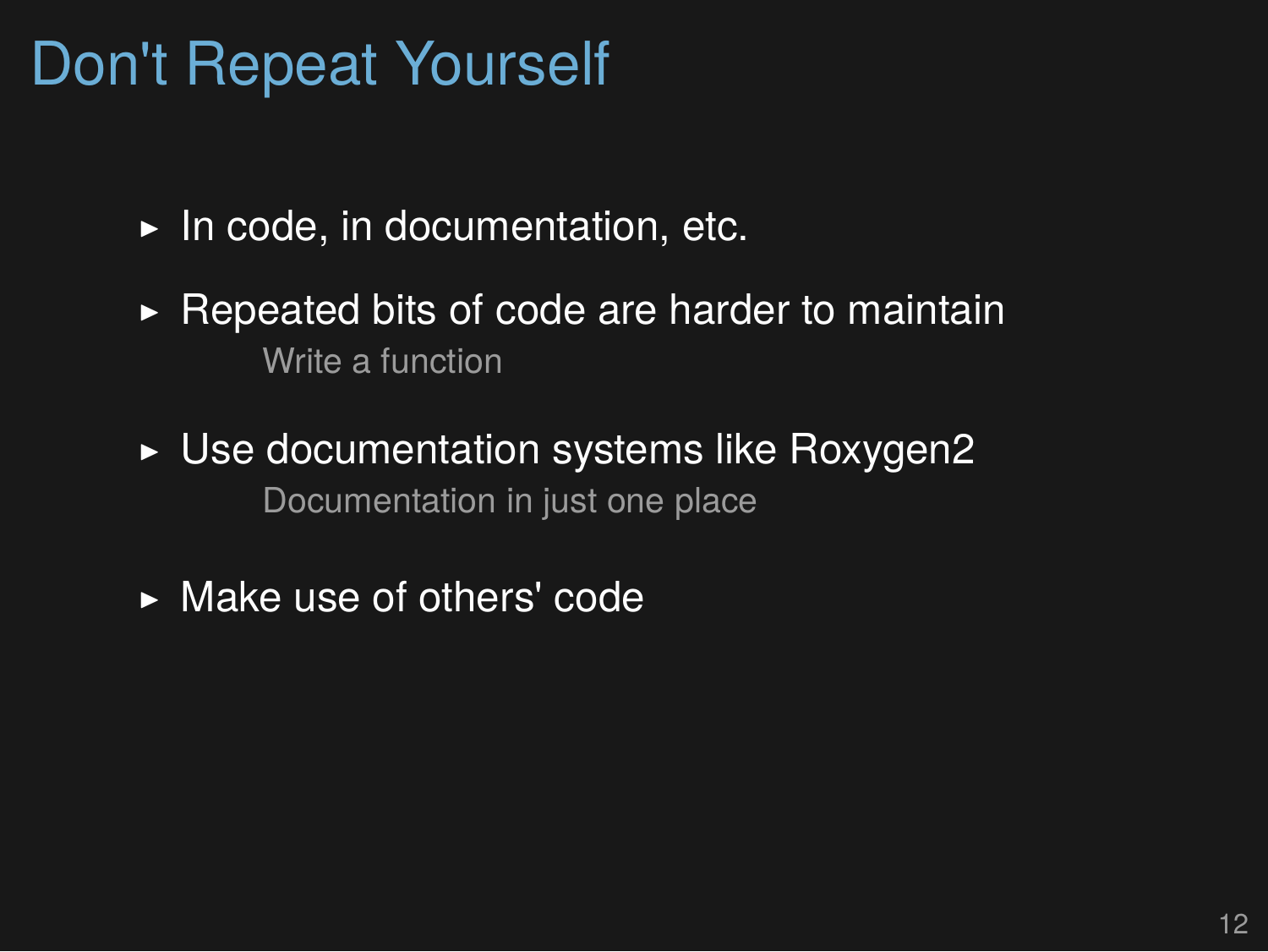#### This course

 $\triangleright$  Brief intro to various tools and concepts

#### $\triangleright$  Try everything out as we go along Ask questions!

▶ I don't know everything Make suggestions!

#### ▶ Project

- Write a bit of R code
- Use version control
- Make it an R package
- Write a vignette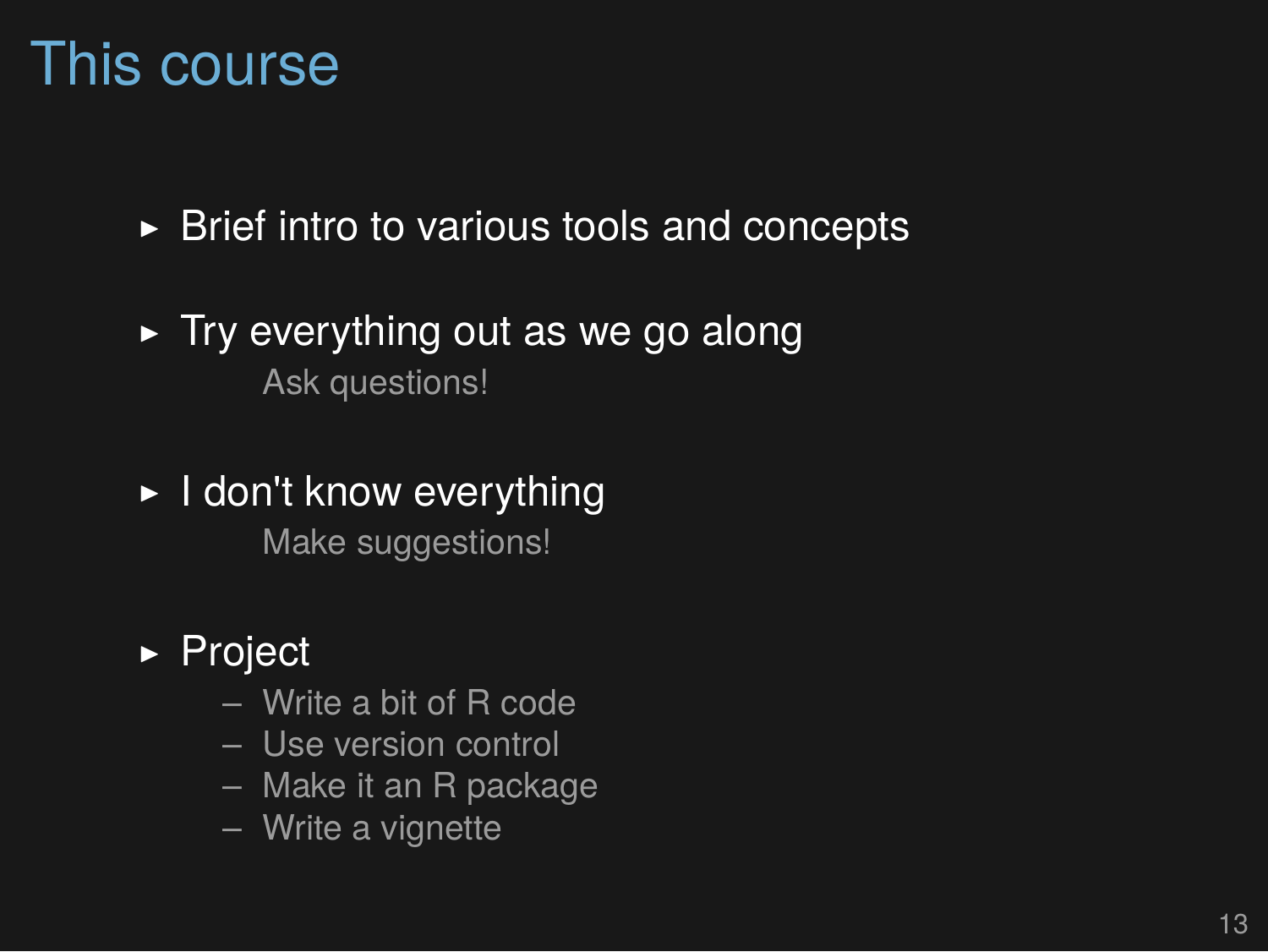The most important tool is the mindset, when starting, that the end product will be reproducible.

– Keith Baggerly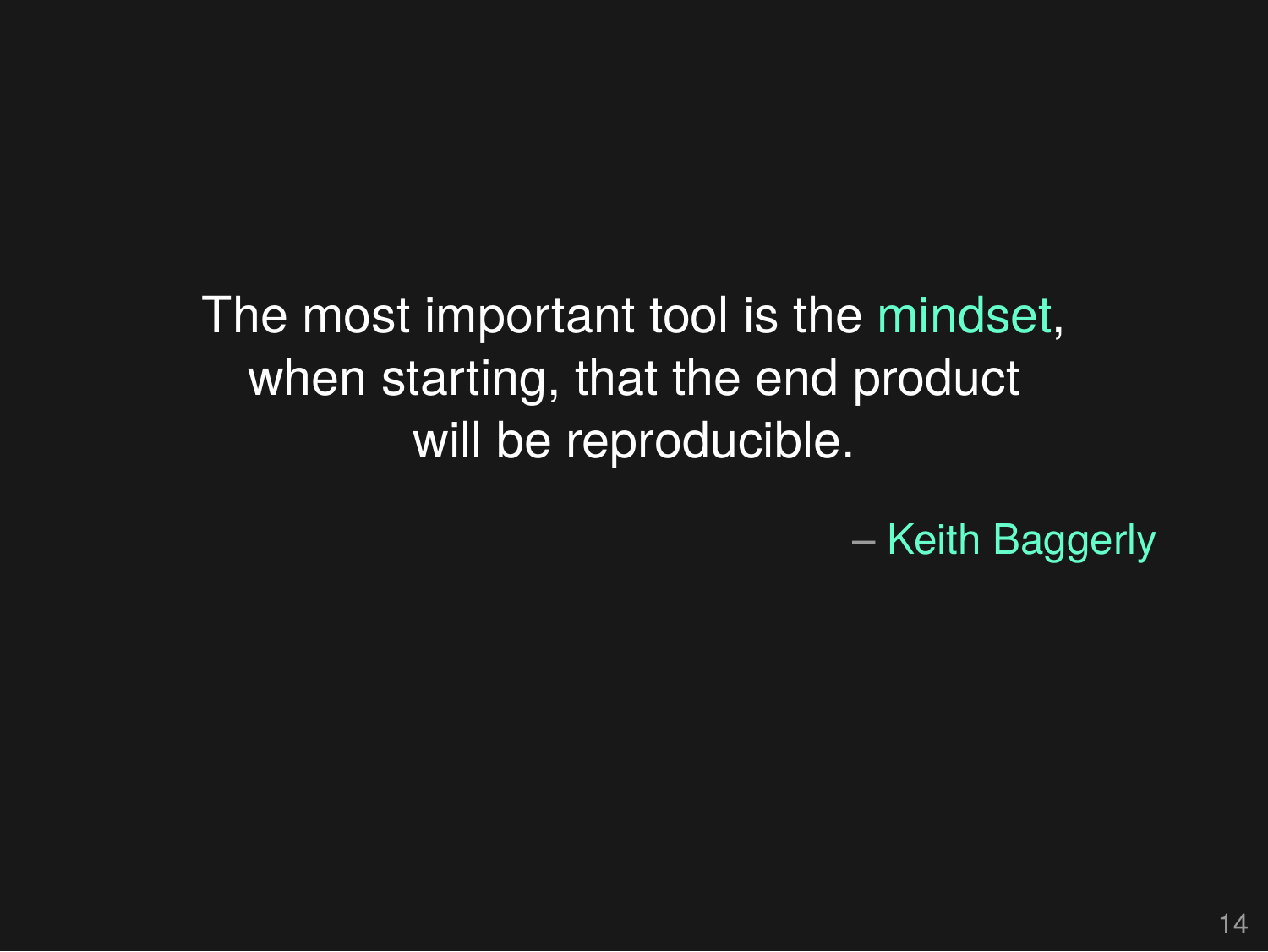### Automation with GNU Make

- $\triangleright$  Make is for more than just compiling software
- $\triangleright$  The essence of what we're trying to do
- ▶ Automates a workflow
- $\triangleright$  Documents the workflow
- $\triangleright$  Documents the dependencies among data files, code
- $\triangleright$  Re-runs only the necessary code, based on what has changed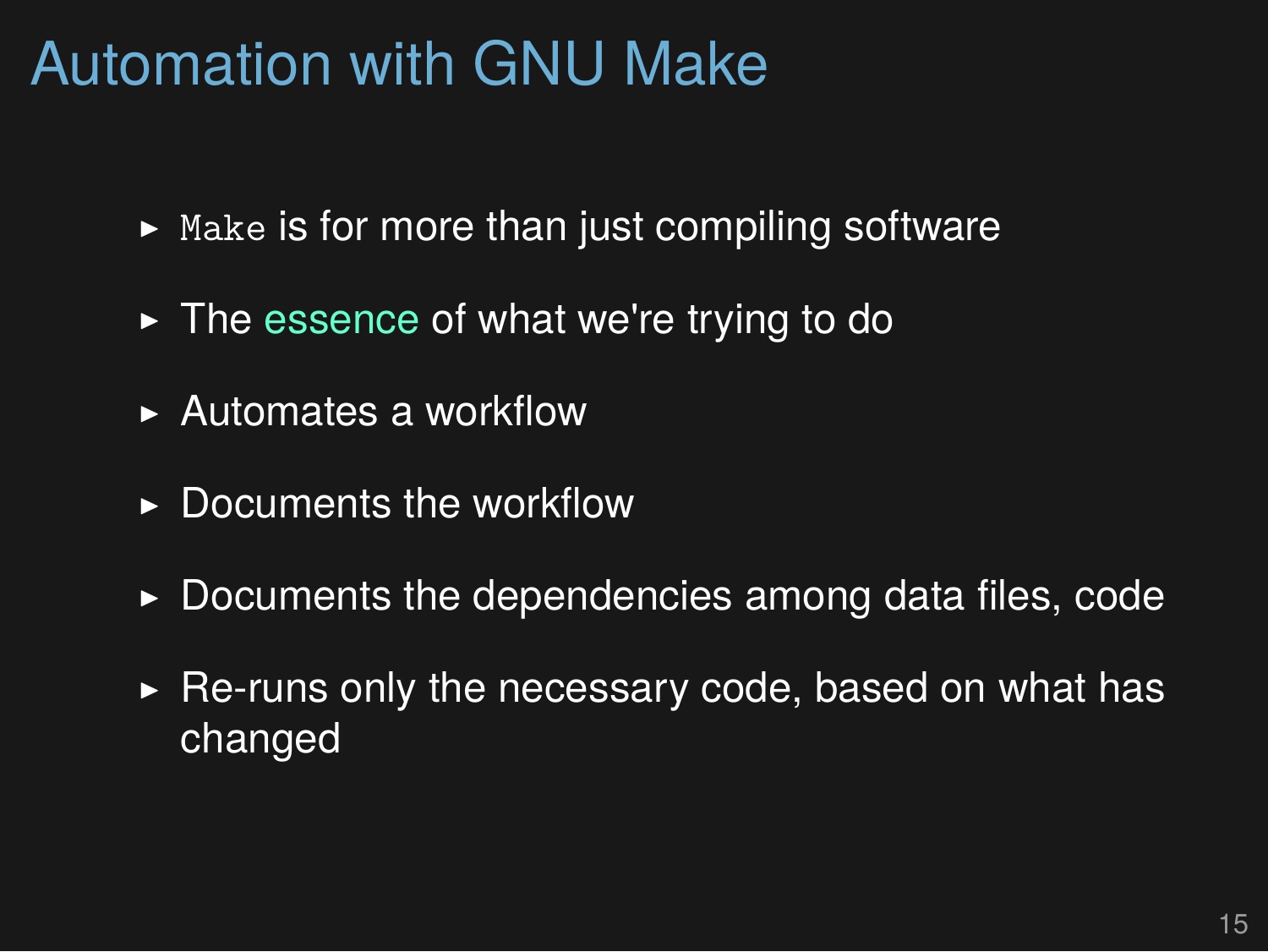#### Example Makefile

```
# Example Makefile for a paper
mypaper.pdf: mypaper.bib mypaper.tex Figs/fig1.pdf Figs/fig2.pdf
    pdflatex mypaper
    bibtex mypaper
    pdflatex mypaper
    pdflatex mypaper
# cd R has to be on the same line as R CMD BATCH
Figs/fig1.pdf: R/fig1.R
    cd R;R CMD BATCH fig1.R fig1.Rout
Figs/fig2.pdf: R/fig2.R
    cd R;R CMD BATCH fig2.R fig2.Rout
```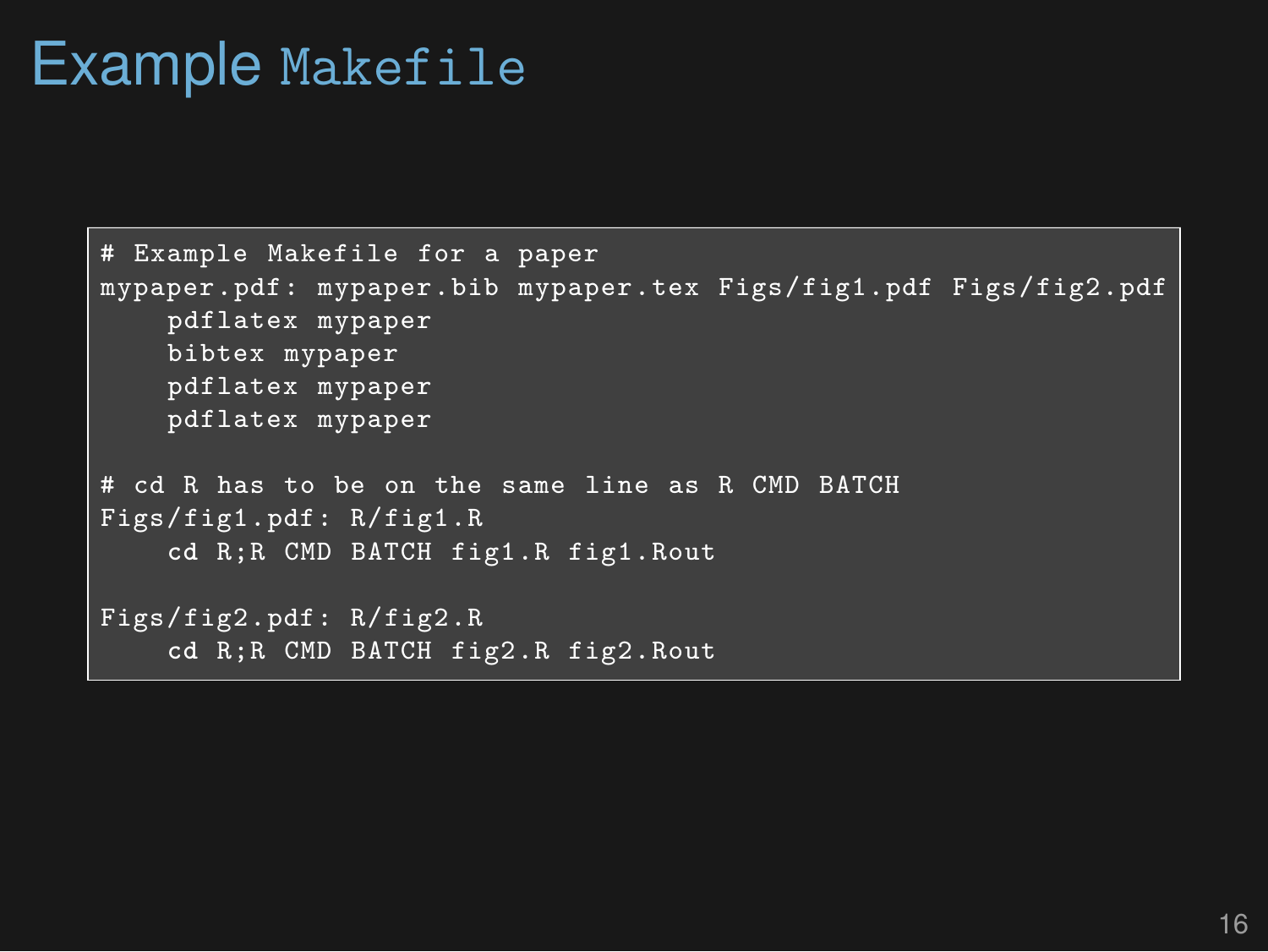#### Fancier example

```
FIG_DIR = Figs
mypaper.pdf: mypaper.tex ${FIG_DIR}/fig1.pdf ${FIG_DIR}/fig2.pdf
    pdflatex mypaper
# One line for both figures
${FIG_DIR}/%.pdf: R/%.R
    cd R;R CMD BATCH $(<F)
# Use "make clean" to remove the PDFs
clean:
    rm *.pdf Figs/*.pdf
```